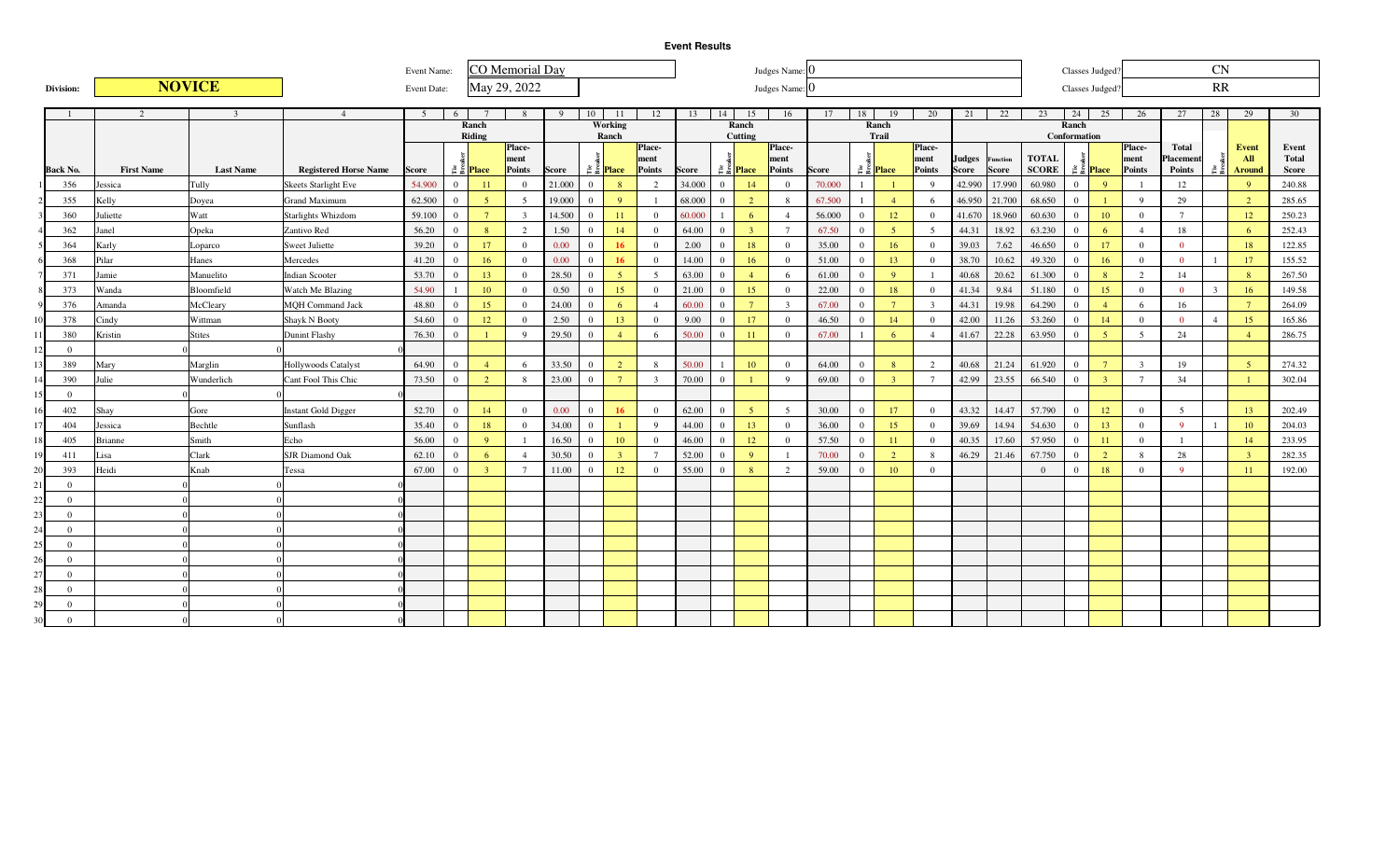|    |                 |                   |                     |                              | Event Name: |          |                               | <b>CO</b> Memorial Day |              |       |                  |                |        |          |                               | Judges Name:  |                     |                |                               |               |               |                 |              |                       | Classes Judged                |               |              | <b>CN</b>      |               |              |
|----|-----------------|-------------------|---------------------|------------------------------|-------------|----------|-------------------------------|------------------------|--------------|-------|------------------|----------------|--------|----------|-------------------------------|---------------|---------------------|----------------|-------------------------------|---------------|---------------|-----------------|--------------|-----------------------|-------------------------------|---------------|--------------|----------------|---------------|--------------|
|    | Division:       |                   | <b>YOUTH-Novice</b> |                              | Event Date: |          |                               | May 29, 2022           |              |       |                  |                |        |          |                               | Judges Name:  |                     |                |                               |               |               |                 |              |                       | Classes Judged                |               |              | RR             |               |              |
|    |                 |                   |                     |                              |             |          |                               |                        |              |       |                  |                |        |          |                               |               |                     |                |                               |               |               |                 |              |                       |                               |               |              |                |               |              |
|    |                 |                   |                     |                              | 5           | 6        |                               |                        |              | 10    |                  | 12             | 13     | 14       | 15                            | 16            |                     | 18             | 19                            | 20            |               | 22              | 23           | 24                    | 25                            | 26            | 27           | 28             | 29            | 30           |
|    |                 |                   |                     |                              |             |          | Ranch<br>Riding               |                        |              |       | Working<br>Ranch |                |        |          | Ranch<br>Cutting              |               |                     | Ranch<br>Trail |                               |               |               |                 |              | Ranch<br>Conformation |                               |               |              |                |               |              |
|    |                 |                   |                     |                              |             |          |                               | Place-                 |              |       |                  | Place-         |        |          |                               | Place-        |                     |                |                               | Place-        |               |                 |              |                       |                               | Place-        | <b>Total</b> |                | Event         | Event        |
|    |                 |                   |                     |                              |             |          |                               | ment                   |              |       |                  | ment           |        |          |                               | ment          |                     |                |                               | ment          | <b>Judges</b> | <b>Function</b> | <b>TOTAL</b> |                       |                               | ment          | Placement    |                | All           | <b>Total</b> |
|    | <b>Back No.</b> | <b>First Name</b> | <b>Last Name</b>    | <b>Registered Horse Name</b> | Score       |          | $\approx$ $\frac{8}{3}$ Place | Points                 | <b>Score</b> | គឺ គឺ | <b>Place</b>     | Points         | Score  |          | $\approx$ $\frac{1}{2}$ Place | <b>Points</b> | <i><b>Score</b></i> |                | $\approx$ $\frac{8}{5}$ Place | <b>Points</b> | <b>Score</b>  | <b>Score</b>    | <b>SCORE</b> |                       | $\approx$ $\frac{8}{5}$ Place | <b>Points</b> | Points       |                | Around        | <b>Score</b> |
|    | 359             | <b>Brody</b>      | Holland             | Olenas White Gold            | 40,000      | $\Omega$ | 15                            |                        | 12.000       |       | 14               | $\Omega$       | 62.000 |          |                               |               | 49,000              |                | 13                            |               | 163,000       | 0.000           | 59.290       | $\Omega$              | -11                           |               |              |                | 13            | 222.290      |
|    | 357             | Stanton           | Tulley              | Foolish Little Pepper        | 72.500      | $\Omega$ |                               |                        | 25.000       |       | -8               | $\overline{2}$ | 56.000 |          | <sup>9</sup>                  |               | 68.500              |                |                               |               | 222.000       | 0.000           | 62.880       | $\Omega$              | 8                             |               | 16           |                |               | 284.880      |
|    | 363             | Brooklyn          | Loparco             | SS Gallant Hope              | 59.000      | $\Omega$ | 12                            |                        | 0.000        |       | 18               | $\Omega$       | 0.000  |          | 17                            | $\Omega$      | 31.000              |                | 18                            |               | 90,000        | 0.000           | 49.020       | 0                     | 17                            |               |              |                | 18            | 139.020      |
|    | 365             | Elisa             | Roden               | Peppys Dual Desire           | 74.200      | $\Omega$ |                               |                        | 26.000       |       | -6               |                | 68.000 |          |                               | 8             | 69.000              |                |                               |               | 237.200       | 0.000           | 67.040       | 0                     |                               |               | 33           |                | $\gamma$      | 304.240      |
|    | 370             | Autumn            | Manuelito           | <b>Cromed Mint Twist</b>     | 69.400      | $\Omega$ |                               |                        | 24.500       |       | $\mathbf{Q}$     |                | 61.000 |          | 6                             |               | 68,000              |                |                               |               | 222.900       | 0.000           | 67.590       |                       |                               |               | 19           |                |               | 290.490      |
|    | 377             | Arin              | McCleary            | Rielly                       | 0.000       | $\Omega$ | 18                            |                        | 7.000        |       | 16               | $\Omega$       | 57.000 | $\Omega$ | 8                             | 2             | 38,000              |                | 16                            |               | 102.000       | 0.000           | 49.230       |                       | 16                            |               | $\sim$       |                | 15            | 151.230      |
|    | 382             | Ashlyn            | Smith               | Tonka                        | 41.700      | $\Omega$ | 14                            |                        | 1.000        |       | 17               | $\Omega$       | 0.000  | $\Omega$ | 18                            | $\Omega$      | 62.500              |                |                               |               | 105.200       | 0.000           | 49.880       | $\Omega$              | 15                            |               |              |                |               | 155.080      |
|    | 383             | Addison           | <b>Barrett</b>      | <b>Bar Hit Whiz</b>          | 71.800      | $\Omega$ |                               |                        | 26.500       |       | -5               |                | 54.000 |          | 10                            | $\Omega$      | 57.500              |                |                               |               | 209.800       | 0.000           | 61.000       | $\Omega$              | 10                            |               | $\Omega$     |                | <sup>10</sup> | 270.800      |
|    | 387             | Maclain           | Marion              | Gentleman Pep                | 72.500      |          |                               |                        | 21,000       |       | 11               | $\Omega$       | 67.000 |          |                               |               | 63.000              |                | $\Omega$                      |               | 223.500       | 0.000           | 67.650       | 0                     | $\bigcirc$                    |               | 23           |                |               | 291.150      |
|    | 391             | <b>Brandt</b>     | Winther             | RS Golden Smoke              | 62.100      | $\Omega$ |                               |                        | 25.500       |       |                  | r.             | 16.000 |          | 16                            | $\Omega$      | 64.500              |                | $\mathbf{R}$                  |               | 168.100       | 0.000           | 58.810       |                       | 12                            |               |              |                | 12            | 226.910      |
|    | 413             | Madeline          | Vaughn              | <b>Hot Cat Snickers</b>      | 65.800      |          | $10-10$                       |                        | 8.500        |       | 15               | $\Omega$       | 65,000 |          |                               | 6             | 70,000              |                |                               |               | 209,300       | 0.000           | 62.930       |                       |                               |               | 16           |                |               | 272.230      |
|    | 396             | Devin             | Nerone              | One More Spark Alarm         | 45.600      | $\Omega$ | 13                            |                        | 28.500       |       |                  |                | 58,000 |          |                               |               | 66.500              |                |                               |               | 198.600       | 0.000           | 63.510       | 0                     | -6                            |               | 17           |                |               | 262.110      |
|    | 398             | Madison           | Hamm                | Doll                         | 67.600      |          |                               |                        | 31.000       |       |                  | $\Omega$       | 35,000 |          | 13                            | $\Omega$      | 46.000              |                | 15                            |               | 179,600       | 0.000           | 56.660       | 0                     | 13                            |               |              |                | $^{\circ}$    | 236.260      |
|    | 399             | Parker            | Horton              | Dollor                       | 33.500      | $\Omega$ | 17                            |                        | 16.500       |       | 12               | $\Omega$       | 16.000 |          | 15                            | $\Omega$      | 33.500              |                |                               |               | 99.500        | 0.000           | 46.670       |                       | 18                            |               |              | $\overline{2}$ | 16            | 146.170      |
|    | 388             | Maclain           | Marion              | Joe                          | 67.600      | $\Omega$ | $\mathbf{Q}$                  |                        | 24.500       |       | 10               | $\Omega$       | 37.000 | $\Omega$ | 12                            | $\Omega$      | 61.500              |                |                               |               | 190.600       | 0.000           | 62.050       | $\overline{0}$        | $\overline{9}$                |               |              |                | 14            | 252.650      |
|    | 394             | Rylie             | Bauman              | Daseke                       | 73.500      |          |                               |                        | 28.500       |       |                  |                | 69.000 |          |                               | $\mathbf Q$   | 71.000              |                |                               |               | 242.000       | 0.000           | 69.500       |                       |                               |               | 42           |                |               | 311.500      |
|    | 400             | Lexy              | Derr                | <b>Miss Trish Dunnit</b>     | 71.800      |          |                               |                        | 16.500       |       | 13               | $\Omega$       | 50.000 |          | 11                            | $\Omega$      | 76.500              |                |                               |               | 214.800       | 0.000           | 63.810       | $\Omega$              |                               |               | 19           |                |               | 278.610      |
| 18 | 386             | Ella              | Lersch              | <b>KK</b> Steel Bee          | 35.900      | $\Omega$ | 16                            |                        | 27.000       |       |                  |                | 30.000 |          | 14                            | $\Omega$      | 48,000              |                |                               |               | 140.900       | 0.000           | 56.090       | $\Omega$              | 14                            |               |              |                |               | 196.990      |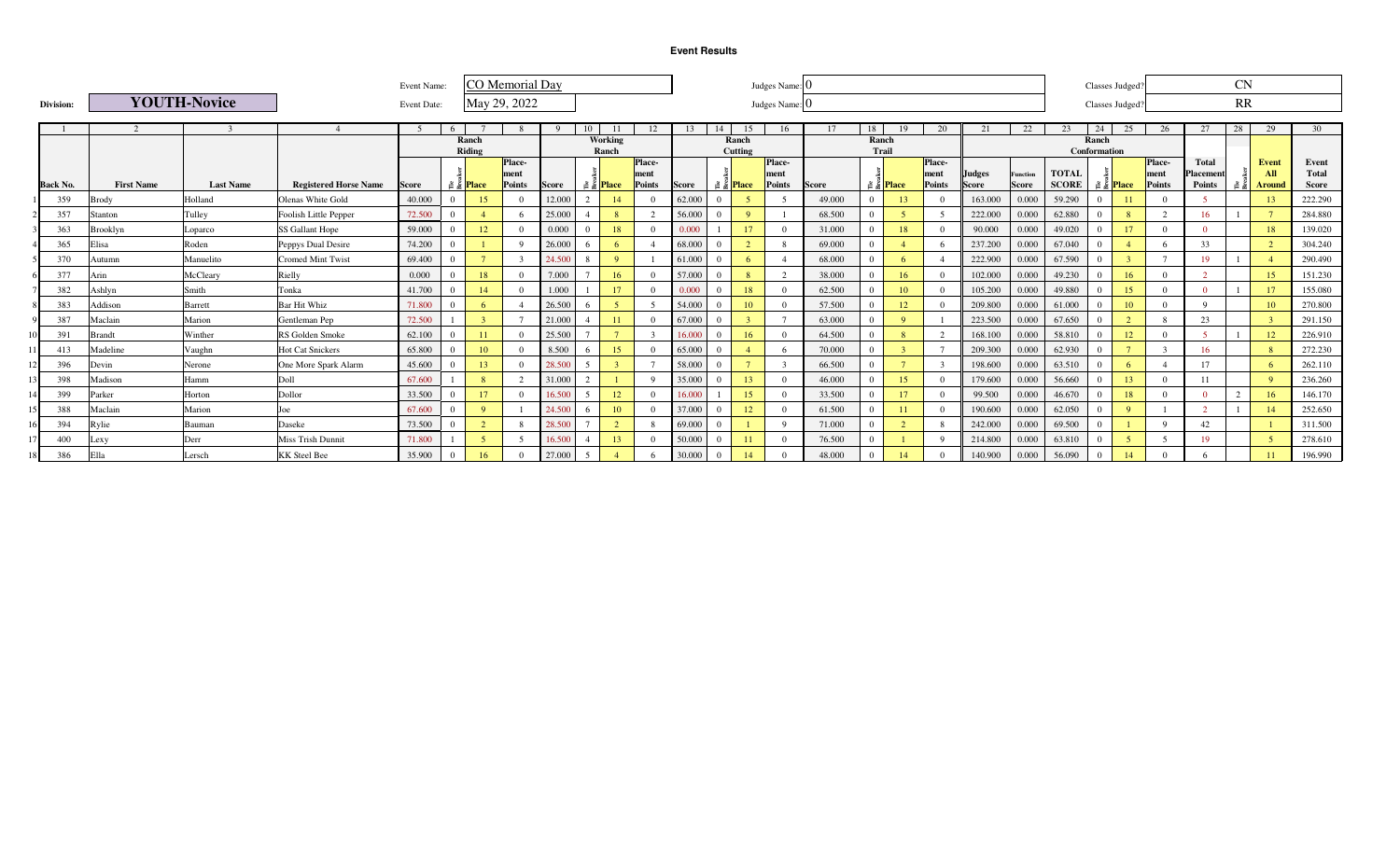|                                   |                   |                     |                              | Event Name:    |                |                                   | CO Memorial Day |        |              |              |                              |        |                      |              | Judges Name: 0             |        |                |                                                  |                |                 |               |               |                | Classes Judged <sup>®</sup>                                                                                                                                  |                |                 | $\mathbf{C}\mathbf{N}$                           |                                                                                                                                                                                                                                                                                                                     |                 |
|-----------------------------------|-------------------|---------------------|------------------------------|----------------|----------------|-----------------------------------|-----------------|--------|--------------|--------------|------------------------------|--------|----------------------|--------------|----------------------------|--------|----------------|--------------------------------------------------|----------------|-----------------|---------------|---------------|----------------|--------------------------------------------------------------------------------------------------------------------------------------------------------------|----------------|-----------------|--------------------------------------------------|---------------------------------------------------------------------------------------------------------------------------------------------------------------------------------------------------------------------------------------------------------------------------------------------------------------------|-----------------|
| Division:                         |                   | <b>INTERMEDIATE</b> |                              | Event Date:    |                |                                   | May 29, 2022    |        |              |              |                              |        |                      |              | Judges Name: 0             |        |                |                                                  |                |                 |               |               |                | Classes Judged?                                                                                                                                              |                |                 | $\ensuremath{\mathbb{R}}\ensuremath{\mathbb{R}}$ |                                                                                                                                                                                                                                                                                                                     |                 |
|                                   | 2                 | $\overline{3}$      | 4                            | 5 <sup>5</sup> | 6              |                                   | 8               | 9      |              | 10 11        | 12                           |        | $13 \mid 14 \mid 15$ |              | 16                         | 17     |                | $18$ 19                                          | 20             |                 | $21 \quad 22$ | 23            |                | $24$ $25$                                                                                                                                                    | 26             | 27              | 28                                               | 29                                                                                                                                                                                                                                                                                                                  | 30 <sup>7</sup> |
|                                   |                   |                     |                              |                |                | Ranch                             |                 |        |              | Working      |                              |        |                      | Ranch        |                            |        |                | Ranch                                            |                |                 |               |               | Ranch          |                                                                                                                                                              |                |                 |                                                  |                                                                                                                                                                                                                                                                                                                     |                 |
|                                   |                   |                     |                              |                |                | Riding<br><b>Adjusted Place</b>   |                 |        |              | Ranch        | Place-                       |        |                      | Cutting      | Place-                     |        |                | Trail                                            | Place-         |                 |               |               | Conformation   |                                                                                                                                                              | <b>Place</b>   | Total           |                                                  | Event                                                                                                                                                                                                                                                                                                               | Event           |
|                                   |                   |                     |                              |                |                | $rac{5}{4}$ Score                 | ment            |        |              |              |                              |        |                      |              | ment                       |        |                |                                                  | ment           | Judges Function |               | ${\bf TOTAL}$ |                |                                                                                                                                                              | ment           | Placement       |                                                  |                                                                                                                                                                                                                                                                                                                     | Total           |
| <b>Back No.</b>                   | <b>First Name</b> | <b>Last Name</b>    | <b>Registered Horse Name</b> | Score          |                | $\frac{3}{2}$ $\frac{3}{2}$ Place | Points          | Score  |              |              | <b>E</b><br>E E Place Points | Score  |                      |              | $\frac{3}{5}$ Place Points | Score  |                | <b>Example 1</b><br>Example 2014<br>Example 2014 | Points         | Score Score     |               | <b>SCORE</b>  |                | <b>Example 1</b><br>Example 21<br>Example 21<br>Example 21<br>Example 21<br>Example 21<br>Example 21<br>Example 21<br>Example 21<br>Example 22<br>Example 21 | Points         | Points          |                                                  | $\frac{1}{2}$ $\frac{1}{2}$ $\frac{1}{2}$ $\frac{1}{2}$ $\frac{1}{2}$ $\frac{1}{2}$ $\frac{1}{2}$ $\frac{1}{2}$ $\frac{1}{2}$ $\frac{1}{2}$ $\frac{1}{2}$ $\frac{1}{2}$ $\frac{1}{2}$ $\frac{1}{2}$ $\frac{1}{2}$ $\frac{1}{2}$ $\frac{1}{2}$ $\frac{1}{2}$ $\frac{1}{2}$ $\frac{1}{2}$ $\frac{1}{2}$ $\frac{1}{2}$ | Score           |
| 375                               | Connie            | <b>Brase</b>        | Mr Made Wright               | 74.200         | $\overline{0}$ |                                   | $\overline{1}$  | 29.000 | $\mathbf{0}$ | $\mathbf{1}$ | $\overline{1}$               | 67.000 | $\overline{0}$       | $\mathbf{1}$ | $\overline{1}$             | 71.500 | $\overline{0}$ | $\overline{1}$                                   | $\overline{1}$ |                 | 48.270 24.170 | 72.440        | $\overline{0}$ | $\mathbf{1}$                                                                                                                                                 | $\overline{1}$ | $5\overline{5}$ |                                                  | $\blacksquare$                                                                                                                                                                                                                                                                                                      | 314.14          |
| $\overline{0}$                    |                   |                     |                              |                |                |                                   |                 |        |              |              |                              |        |                      |              |                            |        |                |                                                  |                |                 |               |               |                |                                                                                                                                                              |                |                 |                                                  |                                                                                                                                                                                                                                                                                                                     |                 |
| $\overline{0}$                    |                   |                     |                              |                |                |                                   |                 |        |              |              |                              |        |                      |              |                            |        |                |                                                  |                |                 |               |               |                |                                                                                                                                                              |                |                 |                                                  |                                                                                                                                                                                                                                                                                                                     |                 |
| $\overline{0}$                    |                   |                     |                              |                |                |                                   |                 |        |              |              |                              |        |                      |              |                            |        |                |                                                  |                |                 |               |               |                |                                                                                                                                                              |                |                 |                                                  |                                                                                                                                                                                                                                                                                                                     |                 |
| $\overline{0}$                    |                   |                     |                              |                |                |                                   |                 |        |              |              |                              |        |                      |              |                            |        |                |                                                  |                |                 |               |               |                |                                                                                                                                                              |                |                 |                                                  |                                                                                                                                                                                                                                                                                                                     |                 |
| $\overline{0}$                    |                   |                     |                              |                |                |                                   |                 |        |              |              |                              |        |                      |              |                            |        |                |                                                  |                |                 |               |               |                |                                                                                                                                                              |                |                 |                                                  |                                                                                                                                                                                                                                                                                                                     |                 |
| $\bf{0}$                          |                   |                     |                              |                |                |                                   |                 |        |              |              |                              |        |                      |              |                            |        |                |                                                  |                |                 |               |               |                |                                                                                                                                                              |                |                 |                                                  |                                                                                                                                                                                                                                                                                                                     |                 |
| $\bf{0}$                          |                   |                     |                              |                |                |                                   |                 |        |              |              |                              |        |                      |              |                            |        |                |                                                  |                |                 |               |               |                |                                                                                                                                                              |                |                 |                                                  |                                                                                                                                                                                                                                                                                                                     |                 |
| $\mathbf{0}$                      |                   |                     |                              |                |                |                                   |                 |        |              |              |                              |        |                      |              |                            |        |                |                                                  |                |                 |               |               |                |                                                                                                                                                              |                |                 |                                                  |                                                                                                                                                                                                                                                                                                                     |                 |
| $\overline{0}$                    |                   |                     |                              |                |                |                                   |                 |        |              |              |                              |        |                      |              |                            |        |                |                                                  |                |                 |               |               |                |                                                                                                                                                              |                |                 |                                                  |                                                                                                                                                                                                                                                                                                                     |                 |
| $\overline{0}$<br>111             |                   |                     |                              |                |                |                                   |                 |        |              |              |                              |        |                      |              |                            |        |                |                                                  |                |                 |               |               |                |                                                                                                                                                              |                |                 |                                                  |                                                                                                                                                                                                                                                                                                                     |                 |
| $\overline{0}$<br>12              |                   |                     |                              |                |                |                                   |                 |        |              |              |                              |        |                      |              |                            |        |                |                                                  |                |                 |               |               |                |                                                                                                                                                              |                |                 |                                                  |                                                                                                                                                                                                                                                                                                                     |                 |
| $\overline{0}$<br>13 <sup>1</sup> |                   |                     |                              |                |                |                                   |                 |        |              |              |                              |        |                      |              |                            |        |                |                                                  |                |                 |               |               |                |                                                                                                                                                              |                |                 |                                                  |                                                                                                                                                                                                                                                                                                                     |                 |
| $\overline{0}$<br>14              |                   |                     |                              |                |                |                                   |                 |        |              |              |                              |        |                      |              |                            |        |                |                                                  |                |                 |               |               |                |                                                                                                                                                              |                |                 |                                                  |                                                                                                                                                                                                                                                                                                                     |                 |
| 15 <sup>1</sup><br>$\overline{0}$ |                   |                     |                              |                |                |                                   |                 |        |              |              |                              |        |                      |              |                            |        |                |                                                  |                |                 |               |               |                |                                                                                                                                                              |                |                 |                                                  |                                                                                                                                                                                                                                                                                                                     |                 |
| $\bf{0}$<br>16                    |                   |                     |                              |                |                |                                   |                 |        |              |              |                              |        |                      |              |                            |        |                |                                                  |                |                 |               |               |                |                                                                                                                                                              |                |                 |                                                  |                                                                                                                                                                                                                                                                                                                     |                 |
| $\overline{0}$<br>17              |                   |                     |                              |                |                |                                   |                 |        |              |              |                              |        |                      |              |                            |        |                |                                                  |                |                 |               |               |                |                                                                                                                                                              |                |                 |                                                  |                                                                                                                                                                                                                                                                                                                     |                 |
| $\overline{0}$<br>18              |                   |                     |                              |                |                |                                   |                 |        |              |              |                              |        |                      |              |                            |        |                |                                                  |                |                 |               |               |                |                                                                                                                                                              |                |                 |                                                  |                                                                                                                                                                                                                                                                                                                     |                 |
| $\overline{0}$<br>19              |                   |                     |                              |                |                |                                   |                 |        |              |              |                              |        |                      |              |                            |        |                |                                                  |                |                 |               |               |                |                                                                                                                                                              |                |                 |                                                  |                                                                                                                                                                                                                                                                                                                     |                 |
| 20<br>$\overline{0}$              |                   |                     |                              |                |                |                                   |                 |        |              |              |                              |        |                      |              |                            |        |                |                                                  |                |                 |               |               |                |                                                                                                                                                              |                |                 |                                                  |                                                                                                                                                                                                                                                                                                                     |                 |
| $\bf{0}$<br>21                    |                   |                     |                              |                |                |                                   |                 |        |              |              |                              |        |                      |              |                            |        |                |                                                  |                |                 |               |               |                |                                                                                                                                                              |                |                 |                                                  |                                                                                                                                                                                                                                                                                                                     |                 |
| 22<br>$\overline{0}$              |                   |                     |                              |                |                |                                   |                 |        |              |              |                              |        |                      |              |                            |        |                |                                                  |                |                 |               |               |                |                                                                                                                                                              |                |                 |                                                  |                                                                                                                                                                                                                                                                                                                     |                 |
| 23<br>$\overline{0}$              |                   |                     |                              |                |                |                                   |                 |        |              |              |                              |        |                      |              |                            |        |                |                                                  |                |                 |               |               |                |                                                                                                                                                              |                |                 |                                                  |                                                                                                                                                                                                                                                                                                                     |                 |
| $\overline{0}$<br>24              |                   |                     |                              |                |                |                                   |                 |        |              |              |                              |        |                      |              |                            |        |                |                                                  |                |                 |               |               |                |                                                                                                                                                              |                |                 |                                                  |                                                                                                                                                                                                                                                                                                                     |                 |
| $\overline{0}$<br>25              |                   |                     |                              |                |                |                                   |                 |        |              |              |                              |        |                      |              |                            |        |                |                                                  |                |                 |               |               |                |                                                                                                                                                              |                |                 |                                                  |                                                                                                                                                                                                                                                                                                                     |                 |
| $\overline{0}$<br>26              |                   |                     |                              |                |                |                                   |                 |        |              |              |                              |        |                      |              |                            |        |                |                                                  |                |                 |               |               |                |                                                                                                                                                              |                |                 |                                                  |                                                                                                                                                                                                                                                                                                                     |                 |
| $\overline{0}$<br>27              |                   |                     |                              |                |                |                                   |                 |        |              |              |                              |        |                      |              |                            |        |                |                                                  |                |                 |               |               |                |                                                                                                                                                              |                |                 |                                                  |                                                                                                                                                                                                                                                                                                                     |                 |
| $\overline{0}$<br>28              |                   |                     |                              |                |                |                                   |                 |        |              |              |                              |        |                      |              |                            |        |                |                                                  |                |                 |               |               |                |                                                                                                                                                              |                |                 |                                                  |                                                                                                                                                                                                                                                                                                                     |                 |
| 29<br>$\overline{0}$              |                   |                     |                              |                |                |                                   |                 |        |              |              |                              |        |                      |              |                            |        |                |                                                  |                |                 |               |               |                |                                                                                                                                                              |                |                 |                                                  |                                                                                                                                                                                                                                                                                                                     |                 |
| 30<br>$\overline{0}$              |                   |                     |                              |                |                |                                   |                 |        |              |              |                              |        |                      |              |                            |        |                |                                                  |                |                 |               |               |                |                                                                                                                                                              |                |                 |                                                  |                                                                                                                                                                                                                                                                                                                     |                 |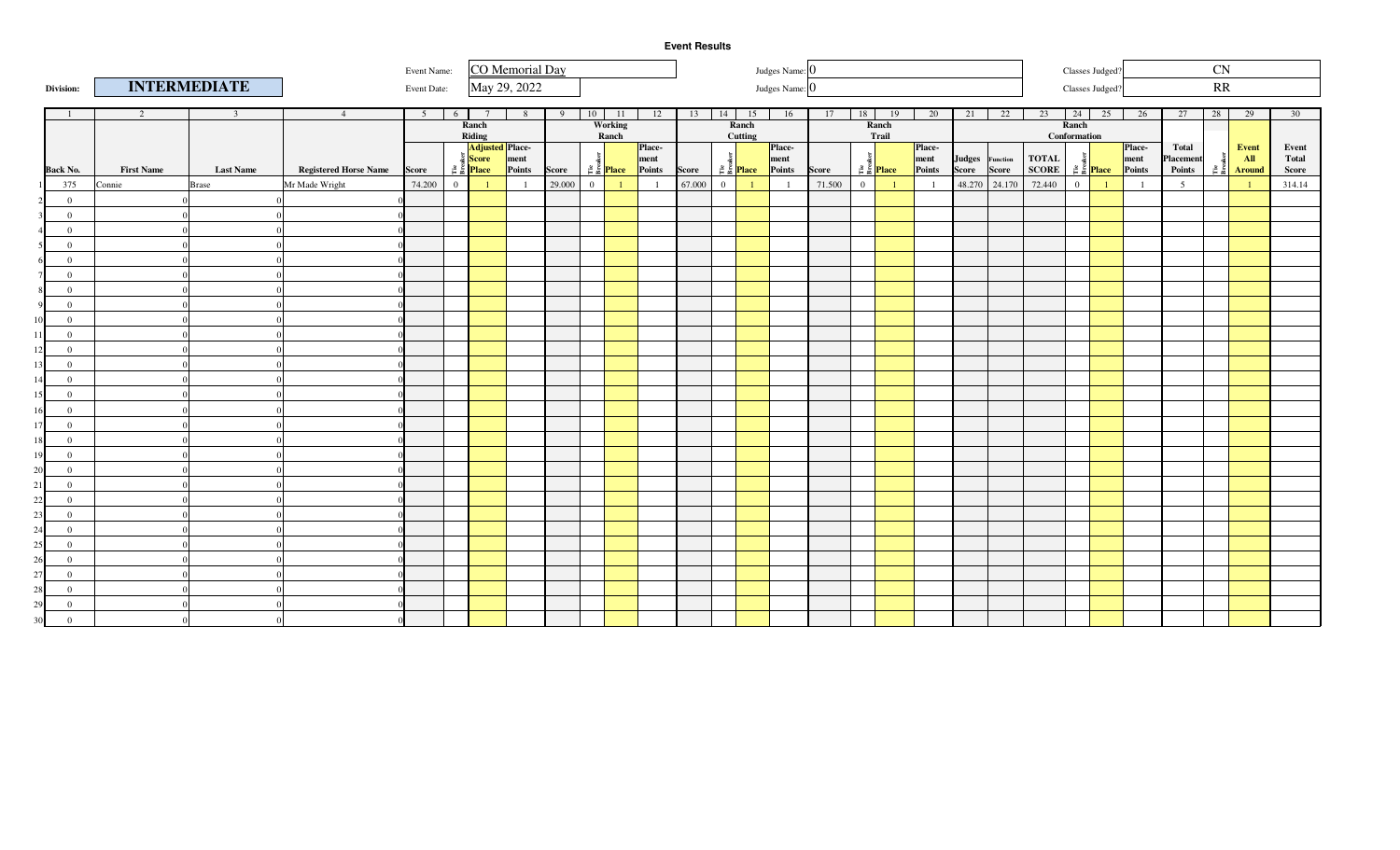|                 |                   |                    |                              | Event Name: |                                    |        | CO Memorial Day |              |                             |         |                |        |    |                             | Judges Name:   |              |          |                             |                |               |                 |              |                | Classes Judged?             |                |                           | <b>CN</b> |                |                       |
|-----------------|-------------------|--------------------|------------------------------|-------------|------------------------------------|--------|-----------------|--------------|-----------------------------|---------|----------------|--------|----|-----------------------------|----------------|--------------|----------|-----------------------------|----------------|---------------|-----------------|--------------|----------------|-----------------------------|----------------|---------------------------|-----------|----------------|-----------------------|
| Division:       |                   | YOUTH-INTERMEDIATE |                              | Event Date: |                                    |        | May 29, 2022    |              |                             |         |                |        |    |                             | Judges Name: 0 |              |          |                             |                |               |                 |              |                | Classes Judged?             |                |                           | RR        |                |                       |
|                 |                   |                    |                              |             | 6                                  |        |                 |              | 10                          | -11     | 12             | 13     | 14 | 15                          | 16             | 17           | 18       | 19                          | 20             | 21            | 22              | 23           | 24             | 25                          | 26             | 27                        | 28        | 29             | 30                    |
|                 |                   |                    |                              |             |                                    | Ranch  |                 |              |                             | Working |                |        |    | Ranch                       |                |              | Ranch    |                             |                |               |                 |              | Ranch          |                             |                |                           |           |                |                       |
|                 |                   |                    |                              |             |                                    | Riding |                 |              |                             | Ranch   |                |        |    | Cutting                     |                |              | Trail    |                             |                |               |                 |              | Conformation   |                             |                |                           |           |                |                       |
|                 |                   |                    |                              |             |                                    |        | Place-<br>ment  |              |                             |         | Place-<br>ment |        |    |                             | Place-<br>ment |              |          |                             | Place-<br>ment | <b>Judges</b> | <b>Function</b> | <b>TOTAL</b> |                |                             | Place-<br>ment | <b>Total</b><br>Placement |           | Event<br>All   | Event<br><b>Total</b> |
| <b>Back No.</b> | <b>First Name</b> | <b>Last Name</b>   | <b>Registered Horse Name</b> | Score       | $\frac{3}{12}$ $\frac{3}{2}$ Place |        | Points          | <b>Score</b> | $\approx \frac{8}{5}$ Place |         | Points         | Score  |    | $\approx \frac{8}{5}$ Place | Points         | <b>Score</b> |          | $\approx \frac{8}{5}$ Place | Points         | Score         | <b>Score</b>    | <b>SCORE</b> |                | $\approx \frac{8}{5}$ Place | Points         | Points                    | 2 E       | <b>Around</b>  | Score                 |
| 384             | Tori              | Dinan              | Might Effie                  | 70.700      | $\overline{0}$                     |        |                 | 29.500       |                             |         | $\overline{2}$ | 69.000 |    |                             |                | 67.500       | $\Omega$ |                             |                | 236.700       | 0.000           | 66.660       | $\Omega$       |                             | $\gamma$       |                           |           |                | 303.360               |
|                 | 385<br>Caleb      | Dinan              | Cory James                   | 44.400      | $\Omega$                           |        |                 | 15.000       |                             |         | $\overline{0}$ | 67.000 |    |                             |                | 0.000        |          |                             |                | 126.400       | 0.000           | 54.310       | $\Omega$       | $\overline{4}$              | $\overline{0}$ | $\Omega$                  |           |                | 180.710               |
|                 | 403<br>Quincy     | Swanson            | Smart Little Coach           | 74.200      | $\Omega$                           |        | $\sqrt{ }$      | 26.000       | -8                          | 2       | - 1            | 67.000 |    | $\sim$                      |                | 67.000       | $\Omega$ |                             |                | 234.200       | 0.000           | 66.080       | $\Omega$       | $\overline{2}$              |                |                           |           | $\overline{2}$ | 300.280               |
|                 | Shirley Jo<br>366 | Thompson           | Katness                      | 71.200      | $\mathbf{0}$                       |        |                 | 20.500       |                             |         | $\Omega$       | 48.000 |    |                             |                | 73.500       |          |                             |                | 213.200       | 0.000           | 64.970       | $\overline{0}$ | $\overline{\mathbf{3}}$     |                |                           |           |                | 278.170               |
|                 |                   |                    |                              |             |                                    |        |                 |              |                             |         |                |        |    |                             |                |              |          |                             |                |               |                 |              |                |                             |                |                           |           |                |                       |
|                 |                   |                    |                              |             |                                    |        |                 |              |                             |         |                |        |    |                             |                |              |          |                             |                |               |                 |              |                |                             |                |                           |           |                |                       |
|                 |                   |                    |                              |             |                                    |        |                 |              |                             |         |                |        |    |                             |                |              |          |                             |                |               |                 |              |                |                             |                |                           |           |                |                       |
|                 |                   |                    |                              |             |                                    |        |                 |              |                             |         |                |        |    |                             |                |              |          |                             |                |               |                 |              |                |                             |                |                           |           |                |                       |
|                 |                   |                    |                              |             |                                    |        |                 |              |                             |         |                |        |    |                             |                |              |          |                             |                |               |                 |              |                |                             |                |                           |           |                |                       |
|                 |                   |                    |                              |             |                                    |        |                 |              |                             |         |                |        |    |                             |                |              |          |                             |                |               |                 |              |                |                             |                |                           |           |                |                       |
|                 |                   |                    |                              |             |                                    |        |                 |              |                             |         |                |        |    |                             |                |              |          |                             |                |               |                 |              |                |                             |                |                           |           |                |                       |
|                 |                   |                    |                              |             |                                    |        |                 |              |                             |         |                |        |    |                             |                |              |          |                             |                |               |                 |              |                |                             |                |                           |           |                |                       |
|                 |                   |                    |                              |             |                                    |        |                 |              |                             |         |                |        |    |                             |                |              |          |                             |                |               |                 |              |                |                             |                |                           |           |                |                       |
|                 |                   |                    |                              |             |                                    |        |                 |              |                             |         |                |        |    |                             |                |              |          |                             |                |               |                 |              |                |                             |                |                           |           |                |                       |
|                 |                   |                    |                              |             |                                    |        |                 |              |                             |         |                |        |    |                             |                |              |          |                             |                |               |                 |              |                |                             |                |                           |           |                |                       |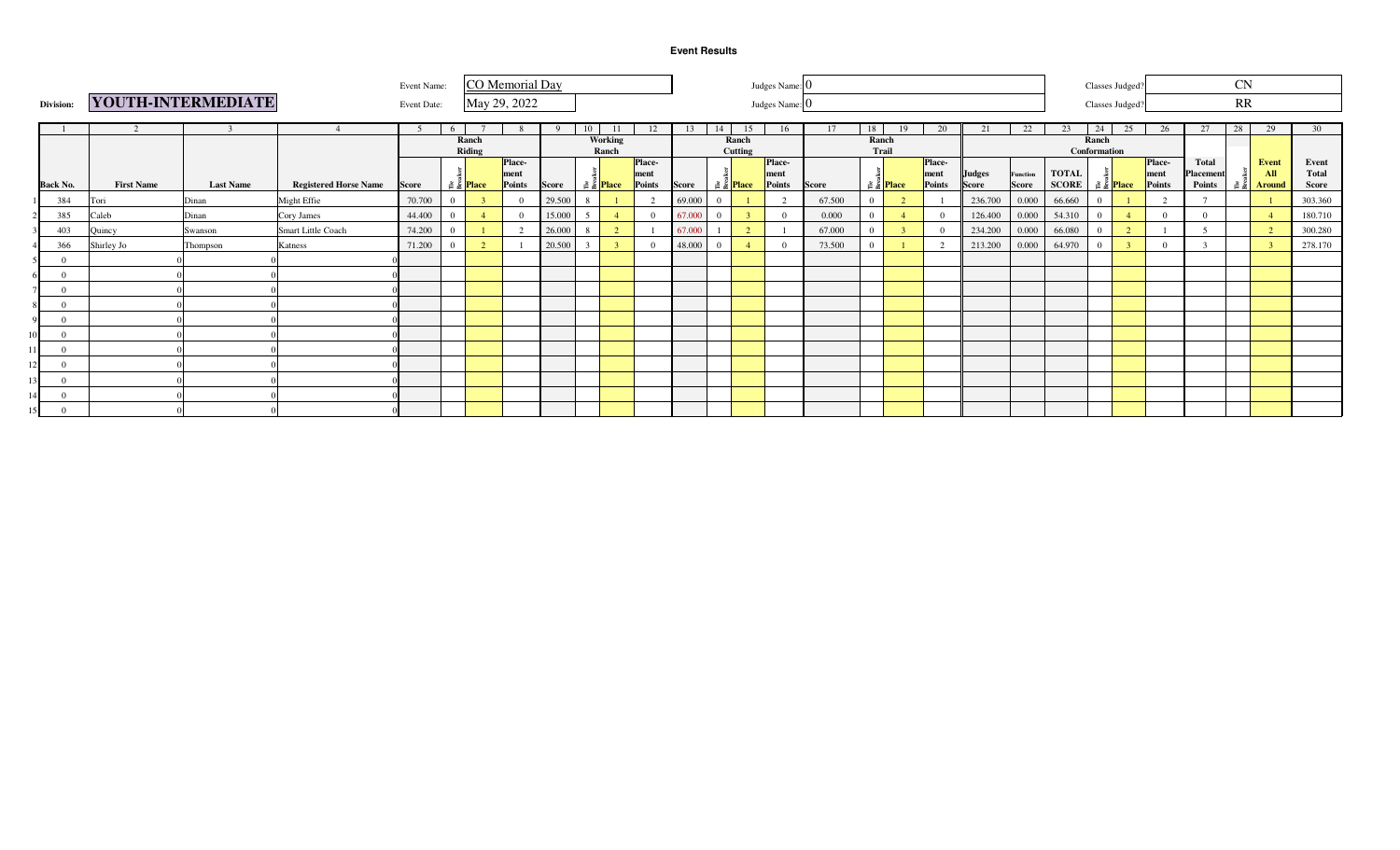Event Name: CO Memorial Day

| Judges Name: 0 |  |
|----------------|--|

Classes Judged?

CN

|    | Division:                        |                   | <b>LIMITED</b>          |                              | Event Date:    |                |                                   | May 29, 2022   |       |              |                        |                |       |                |                                   | Judges Name: 0 |       |                |                                   |                |                 |       |              |                       | Classes Judged?                   |                |                | RR   |                 |        |
|----|----------------------------------|-------------------|-------------------------|------------------------------|----------------|----------------|-----------------------------------|----------------|-------|--------------|------------------------|----------------|-------|----------------|-----------------------------------|----------------|-------|----------------|-----------------------------------|----------------|-----------------|-------|--------------|-----------------------|-----------------------------------|----------------|----------------|------|-----------------|--------|
|    |                                  |                   |                         |                              |                |                |                                   |                |       |              |                        |                |       |                |                                   |                |       |                |                                   |                |                 |       |              |                       |                                   |                |                |      |                 |        |
|    |                                  | 2                 | $\overline{\mathbf{3}}$ | $\overline{4}$               | 5 <sup>5</sup> | 6 <sup>6</sup> |                                   | 8              | 9     | 10           | $\overline{11}$        | 12             | 13    | 14             | 15                                | 16             | 17    | 18             | 19                                | 20             | 21              | 22    | 23           |                       | 24 25                             | 26             | 27             | 28   | $\overline{29}$ | 30     |
|    |                                  |                   |                         |                              |                |                | Ranch<br>Riding                   |                |       |              | Working<br>Ranch       |                |       |                | Ranch<br>Cutting                  |                |       |                | Ranch<br>Trail                    |                |                 |       |              | Ranch<br>Conformation |                                   |                |                |      |                 |        |
|    |                                  |                   |                         |                              |                |                |                                   | <b>Place</b>   |       |              |                        | Place-         |       |                |                                   | <b>Place</b>   |       |                |                                   | <b>Place</b>   |                 |       |              |                       |                                   | Place-         | Total          |      | Event           | Event  |
|    |                                  |                   |                         |                              |                |                |                                   | ment           |       |              |                        | ment           |       |                |                                   | ment           |       |                |                                   | ment           | Judges Function |       | <b>TOTAL</b> |                       |                                   | ment           | Placement      |      | AII             | Total  |
|    | <b>Back No.</b>                  | <b>First Name</b> | <b>Last Name</b>        | <b>Registered Horse Name</b> | Score          |                | $\frac{3}{2}$ $\frac{5}{2}$ Place | Points         | Score |              | $\sum_{i=1}^{8}$ Place | Points         | Score |                | $\frac{3}{2}$ $\frac{3}{2}$ Place | Points         | Score |                | $\frac{3}{5}$ $\frac{3}{5}$ Place | Points         | Score           | Score | <b>SCORE</b> |                       | $\frac{3}{2}$ $\frac{3}{2}$ Place | Points         | Points         | ី គី | <b>Around</b>   | Score  |
|    | 361                              | Kaylee            | Sefcovic                | Smoke N Wright On            | 74.90          | $\overline{0}$ | $\overline{2}$                    | $\overline{0}$ | 37.50 | $\mathbf{0}$ | 2                      | $\overline{0}$ | 68.00 | $\overline{0}$ | <sup>2</sup>                      | $\overline{0}$ | 68.50 | $\theta$       |                                   |                | 46.62           | 24.89 | 71.51        | $\overline{0}$        |                                   | $\overline{1}$ | 2              |      | $\overline{2}$  | 320.41 |
|    | 407                              | Annie             | Eitel                   | Im Your Huckleberry          | 77.00          | $\overline{0}$ |                                   | $\overline{1}$ | 37.50 | $\mathbf{1}$ | $\overline{1}$         | $\overline{1}$ | 71.00 | $\overline{0}$ |                                   |                | 62.50 | $\overline{0}$ | $\overline{2}$                    | $\overline{0}$ | 44.31           | 24.80 | 69.11        | $\overline{0}$        | $\overline{2}$                    | $\overline{0}$ | $\overline{3}$ |      | $\blacksquare$  | 317.11 |
|    | $\bf{0}$                         |                   | $\Omega$                |                              |                |                |                                   |                |       |              |                        |                |       |                |                                   |                |       |                |                                   |                |                 |       |              |                       |                                   |                |                |      |                 |        |
|    | $\overline{0}$                   |                   |                         |                              |                |                |                                   |                |       |              |                        |                |       |                |                                   |                |       |                |                                   |                |                 |       |              |                       |                                   |                |                |      |                 |        |
|    | $\mathbf{0}$                     |                   |                         |                              |                |                |                                   |                |       |              |                        |                |       |                |                                   |                |       |                |                                   |                |                 |       |              |                       |                                   |                |                |      |                 |        |
|    | $\mathbf{0}$                     |                   |                         |                              |                |                |                                   |                |       |              |                        |                |       |                |                                   |                |       |                |                                   |                |                 |       |              |                       |                                   |                |                |      |                 |        |
|    | $\mathbf{0}$                     |                   |                         |                              |                |                |                                   |                |       |              |                        |                |       |                |                                   |                |       |                |                                   |                |                 |       |              |                       |                                   |                |                |      |                 |        |
|    | $\overline{0}$                   |                   |                         |                              |                |                |                                   |                |       |              |                        |                |       |                |                                   |                |       |                |                                   |                |                 |       |              |                       |                                   |                |                |      |                 |        |
|    | $\overline{0}$                   |                   |                         |                              |                |                |                                   |                |       |              |                        |                |       |                |                                   |                |       |                |                                   |                |                 |       |              |                       |                                   |                |                |      |                 |        |
|    | $\Omega$                         |                   |                         |                              |                |                |                                   |                |       |              |                        |                |       |                |                                   |                |       |                |                                   |                |                 |       |              |                       |                                   |                |                |      |                 |        |
|    | $\Omega$                         |                   |                         |                              |                |                |                                   |                |       |              |                        |                |       |                |                                   |                |       |                |                                   |                |                 |       |              |                       |                                   |                |                |      |                 |        |
|    | $\overline{0}$<br>$\overline{0}$ |                   | $\Omega$<br>$\Omega$    |                              |                |                |                                   |                |       |              |                        |                |       |                |                                   |                |       |                |                                   |                |                 |       |              |                       |                                   |                |                |      |                 |        |
|    | $\overline{0}$                   |                   |                         |                              |                |                |                                   |                |       |              |                        |                |       |                |                                   |                |       |                |                                   |                |                 |       |              |                       |                                   |                |                |      |                 |        |
|    | $\mathbf{0}$                     |                   |                         |                              |                |                |                                   |                |       |              |                        |                |       |                |                                   |                |       |                |                                   |                |                 |       |              |                       |                                   |                |                |      |                 |        |
|    | $\overline{0}$                   |                   |                         |                              |                |                |                                   |                |       |              |                        |                |       |                |                                   |                |       |                |                                   |                |                 |       |              |                       |                                   |                |                |      |                 |        |
|    | $\overline{0}$                   |                   |                         |                              |                |                |                                   |                |       |              |                        |                |       |                |                                   |                |       |                |                                   |                |                 |       |              |                       |                                   |                |                |      |                 |        |
|    | $\Omega$                         |                   |                         |                              |                |                |                                   |                |       |              |                        |                |       |                |                                   |                |       |                |                                   |                |                 |       |              |                       |                                   |                |                |      |                 |        |
|    | $\Omega$                         |                   |                         |                              |                |                |                                   |                |       |              |                        |                |       |                |                                   |                |       |                |                                   |                |                 |       |              |                       |                                   |                |                |      |                 |        |
|    | $\Omega$                         |                   |                         |                              |                |                |                                   |                |       |              |                        |                |       |                |                                   |                |       |                |                                   |                |                 |       |              |                       |                                   |                |                |      |                 |        |
|    | $\mathbf{0}$                     |                   |                         |                              |                |                |                                   |                |       |              |                        |                |       |                |                                   |                |       |                |                                   |                |                 |       |              |                       |                                   |                |                |      |                 |        |
|    | $\Omega$                         |                   |                         |                              |                |                |                                   |                |       |              |                        |                |       |                |                                   |                |       |                |                                   |                |                 |       |              |                       |                                   |                |                |      |                 |        |
|    | $\overline{0}$                   |                   |                         |                              |                |                |                                   |                |       |              |                        |                |       |                |                                   |                |       |                |                                   |                |                 |       |              |                       |                                   |                |                |      |                 |        |
|    | $\overline{0}$                   |                   |                         |                              |                |                |                                   |                |       |              |                        |                |       |                |                                   |                |       |                |                                   |                |                 |       |              |                       |                                   |                |                |      |                 |        |
|    | $\Omega$                         |                   |                         |                              |                |                |                                   |                |       |              |                        |                |       |                |                                   |                |       |                |                                   |                |                 |       |              |                       |                                   |                |                |      |                 |        |
|    | $\Omega$                         |                   |                         |                              |                |                |                                   |                |       |              |                        |                |       |                |                                   |                |       |                |                                   |                |                 |       |              |                       |                                   |                |                |      |                 |        |
|    | $\mathbf{0}$                     |                   |                         |                              |                |                |                                   |                |       |              |                        |                |       |                |                                   |                |       |                |                                   |                |                 |       |              |                       |                                   |                |                |      |                 |        |
|    | $\overline{0}$                   |                   |                         |                              |                |                |                                   |                |       |              |                        |                |       |                |                                   |                |       |                |                                   |                |                 |       |              |                       |                                   |                |                |      |                 |        |
|    | $\Omega$                         |                   |                         |                              |                |                |                                   |                |       |              |                        |                |       |                |                                   |                |       |                |                                   |                |                 |       |              |                       |                                   |                |                |      |                 |        |
| ۹Û | $\Omega$                         |                   |                         |                              |                |                |                                   |                |       |              |                        |                |       |                |                                   |                |       |                |                                   |                |                 |       |              |                       |                                   |                |                |      |                 |        |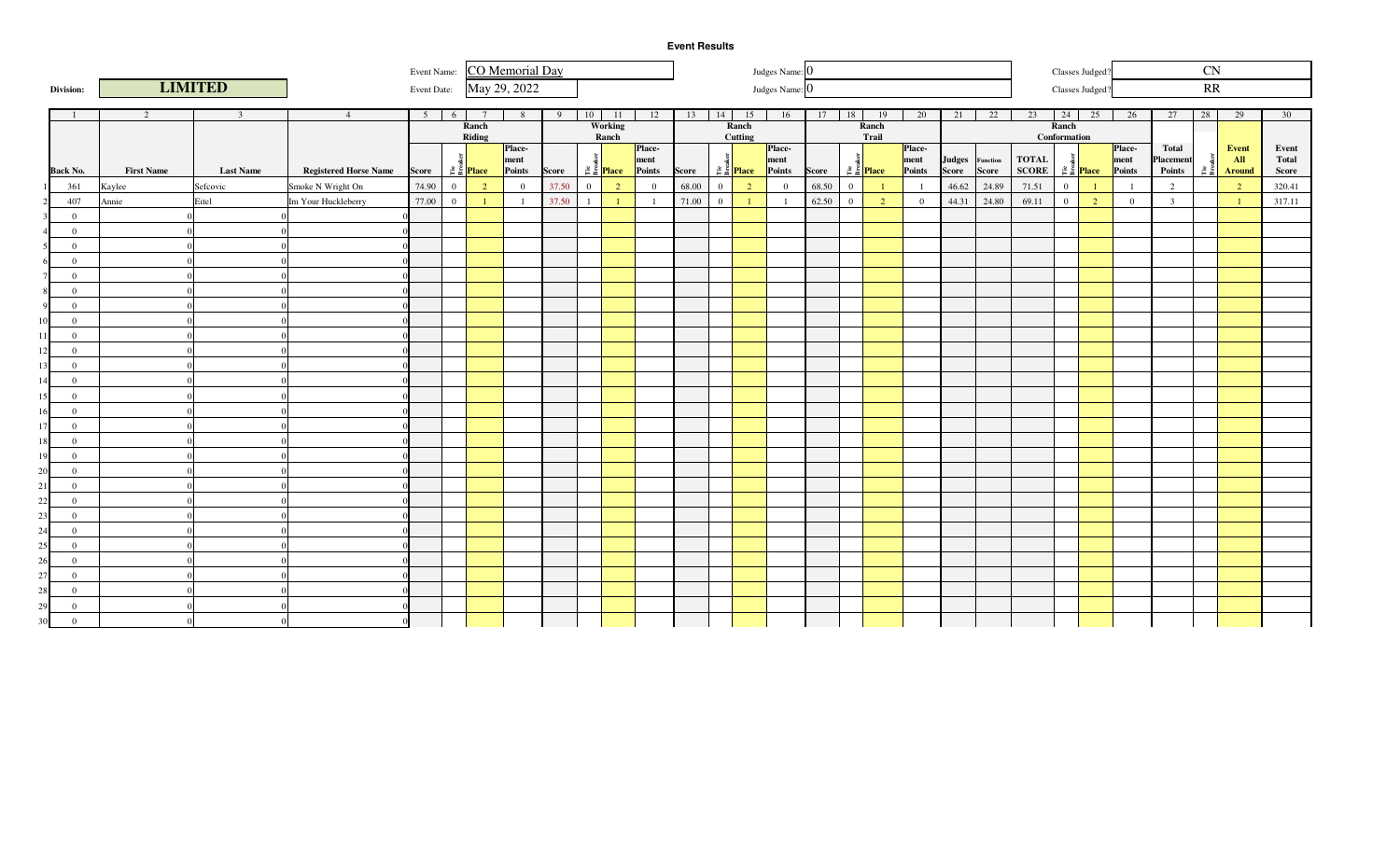|                 |                   |                  |                              |                |                |                                   | Event Name: CO Memorial Day |        |              |                                     |                |        |                |                                   | Judges Name: 0 |              |                |                             |                |    |                 |                                   |                | Classes Judged?                   |                |                     | <b>CN</b> |                                           |                       |
|-----------------|-------------------|------------------|------------------------------|----------------|----------------|-----------------------------------|-----------------------------|--------|--------------|-------------------------------------|----------------|--------|----------------|-----------------------------------|----------------|--------------|----------------|-----------------------------|----------------|----|-----------------|-----------------------------------|----------------|-----------------------------------|----------------|---------------------|-----------|-------------------------------------------|-----------------------|
| Division:       |                   | YOUTH-LIMITED    |                              |                |                |                                   | Event Date: May 29, 2022    |        |              |                                     |                |        |                |                                   | Judges Name: 0 |              |                |                             |                |    |                 |                                   |                | Classes Judged?                   |                |                     | RR        |                                           |                       |
|                 | 2                 |                  |                              | 5 <sup>5</sup> | 6 <sup>0</sup> |                                   |                             | - 9    | 10           | 11                                  | 12             | 13     | 14             | 15                                | 16             | 17           | 18             | 19                          | 20             | 21 | 22              | 23                                | 24             | 25                                | 26             | 27                  | 28        | 29                                        | 30                    |
|                 |                   |                  |                              |                |                | Ranch<br>Riding                   |                             |        |              | Working                             |                |        |                | Ranch                             |                |              |                | Ranch<br>Trail              |                |    |                 |                                   | Ranch          |                                   |                |                     |           |                                           |                       |
|                 |                   |                  |                              |                |                |                                   | <b>Place-</b>               |        |              | Ranch                               | <b>Place-</b>  |        |                | Cutting                           | Place-         |              |                |                             | <b>Place-</b>  |    |                 |                                   | Conformation   |                                   | <b>Place-</b>  | Total               |           | Event                                     | Event                 |
| <b>Back No.</b> | <b>First Name</b> | <b>Last Name</b> | <b>Registered Horse Name</b> | Score          |                | $\frac{3}{2}$ $\frac{3}{2}$ Place | ment<br>Points              | Score  |              | $\frac{3}{16}$ $\frac{1}{16}$ Place | ment<br>Points | Score  |                | $\frac{3}{2}$ $\frac{3}{2}$ Place | ment<br>Points | <b>Score</b> |                | $\approx \frac{8}{4}$ Place | ment<br>Points |    | Judges Function | <b>TOTAL</b><br>Score Score SCORE |                | $\frac{3}{2}$ $\frac{3}{2}$ Place | ment<br>Points | Placement<br>Points |           | All<br>$\frac{3}{2}$ $\frac{2}{3}$ Around | <b>Total</b><br>Score |
| 395             | Ella              | Zimmerman        | Whatcha Ben Smokin           | 61.400         | $\overline{0}$ |                                   |                             | 37.000 | $\mathbf{0}$ |                                     |                | 66.000 | $\overline{0}$ |                                   |                | 64.500       | $\overline{0}$ |                             |                |    | 228.900 22.890  | 65.550                            | $\overline{0}$ |                                   |                |                     |           |                                           | 294.450               |
| $\Omega$        |                   |                  |                              |                |                |                                   |                             |        |              |                                     |                |        |                |                                   |                |              |                |                             |                |    |                 |                                   |                |                                   |                |                     |           |                                           |                       |
| $\Omega$        |                   |                  |                              |                |                |                                   |                             |        |              |                                     |                |        |                |                                   |                |              |                |                             |                |    |                 |                                   |                |                                   |                |                     |           |                                           |                       |
| $\Omega$        |                   |                  |                              |                |                |                                   |                             |        |              |                                     |                |        |                |                                   |                |              |                |                             |                |    |                 |                                   |                |                                   |                |                     |           |                                           |                       |
| $\Omega$        |                   |                  |                              |                |                |                                   |                             |        |              |                                     |                |        |                |                                   |                |              |                |                             |                |    |                 |                                   |                |                                   |                |                     |           |                                           |                       |
| $\mathbf{0}$    |                   |                  |                              |                |                |                                   |                             |        |              |                                     |                |        |                |                                   |                |              |                |                             |                |    |                 |                                   |                |                                   |                |                     |           |                                           |                       |
| $\Omega$        |                   |                  |                              |                |                |                                   |                             |        |              |                                     |                |        |                |                                   |                |              |                |                             |                |    |                 |                                   |                |                                   |                |                     |           |                                           |                       |
| $\Omega$        |                   |                  |                              |                |                |                                   |                             |        |              |                                     |                |        |                |                                   |                |              |                |                             |                |    |                 |                                   |                |                                   |                |                     |           |                                           |                       |
| $\Omega$        |                   |                  |                              |                |                |                                   |                             |        |              |                                     |                |        |                |                                   |                |              |                |                             |                |    |                 |                                   |                |                                   |                |                     |           |                                           |                       |
| $\Omega$        |                   |                  |                              |                |                |                                   |                             |        |              |                                     |                |        |                |                                   |                |              |                |                             |                |    |                 |                                   |                |                                   |                |                     |           |                                           |                       |
| $\Omega$        |                   |                  |                              |                |                |                                   |                             |        |              |                                     |                |        |                |                                   |                |              |                |                             |                |    |                 |                                   |                |                                   |                |                     |           |                                           |                       |
| $\Omega$        |                   |                  |                              |                |                |                                   |                             |        |              |                                     |                |        |                |                                   |                |              |                |                             |                |    |                 |                                   |                |                                   |                |                     |           |                                           |                       |
| $\Omega$        |                   |                  |                              |                |                |                                   |                             |        |              |                                     |                |        |                |                                   |                |              |                |                             |                |    |                 |                                   |                |                                   |                |                     |           |                                           |                       |
| $\overline{0}$  |                   |                  |                              |                |                |                                   |                             |        |              |                                     |                |        |                |                                   |                |              |                |                             |                |    |                 |                                   |                |                                   |                |                     |           |                                           |                       |
| $\Omega$<br>5   |                   |                  |                              |                |                |                                   |                             |        |              |                                     |                |        |                |                                   |                |              |                |                             |                |    |                 |                                   |                |                                   |                |                     |           |                                           |                       |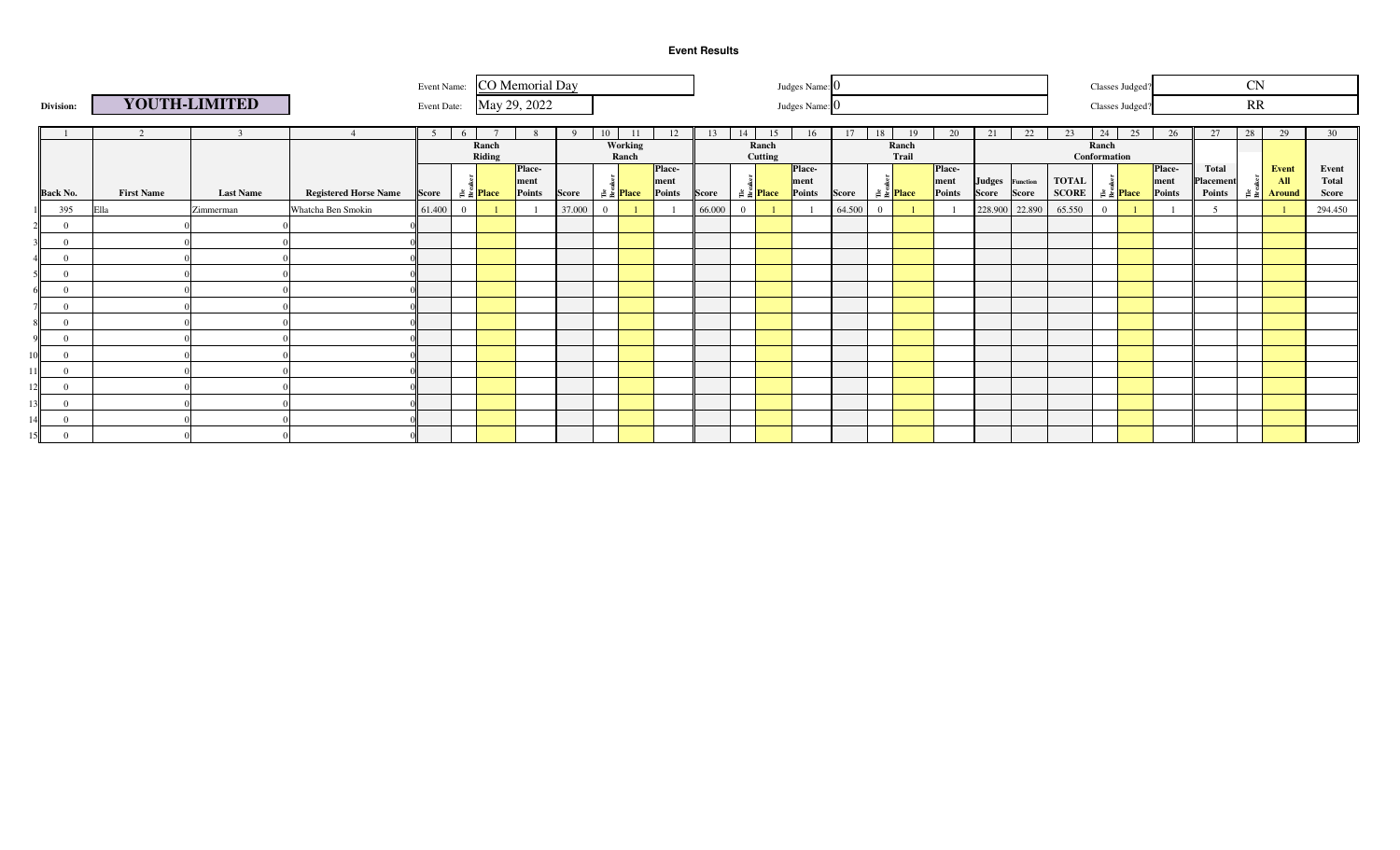**Division:**

|   |             |                        | .              |  |
|---|-------------|------------------------|----------------|--|
|   | Event Name: | <b>CO</b> Memorial Day | Judges Name: 0 |  |
| R | Event Date: | May 29, 2022           | Judges Name: 0 |  |
|   |             |                        |                |  |

| Classes Judged? |  |
|-----------------|--|
| Classes Judged? |  |

|    | Division:       |                   | <b>AMATEUR</b>          |                              | Event Date:    |                |                                   | May 29, 2022   |       |                |                            |                |                      |                |                                   | Judges Name: 0 |              |              |                                   |                |                 |              |              |                | Classes Judged?               |                | RR             |                                    |                |
|----|-----------------|-------------------|-------------------------|------------------------------|----------------|----------------|-----------------------------------|----------------|-------|----------------|----------------------------|----------------|----------------------|----------------|-----------------------------------|----------------|--------------|--------------|-----------------------------------|----------------|-----------------|--------------|--------------|----------------|-------------------------------|----------------|----------------|------------------------------------|----------------|
|    |                 | $\overline{2}$    | $\overline{\mathbf{3}}$ | $\overline{4}$               | 5 <sup>5</sup> | 6              | $\overline{7}$                    | 8              | 9     |                | $10$ 11                    | 12             | $13 \mid 14 \mid 15$ |                |                                   | 16             | 17           | 18           | 19                                | 20             | 21              | 22           | 23           | 24             | 25                            | 26             | 28<br>27       | 29                                 | 30             |
|    |                 |                   |                         |                              |                |                | Ranch                             |                |       |                | Working                    |                |                      |                | Ranch                             |                |              |              | Ranch                             |                |                 |              |              | Ranch          |                               |                |                |                                    |                |
|    |                 |                   |                         |                              |                |                | Riding                            | <b>Place</b>   |       |                | Ranch                      | <b>Place-</b>  |                      |                | Cutting                           | Place-         |              |              | Trail                             | Place-         |                 |              |              | Conformation   |                               | <b>Place</b>   | Total          | Event                              |                |
|    |                 |                   |                         |                              |                |                |                                   | ment           |       |                |                            | ment           |                      |                |                                   | ment           |              |              |                                   | ment           | Judges Function |              | <b>TOTAL</b> |                |                               | ment           | Placement      | <b>All</b>                         | Event<br>Total |
|    | <b>Back No.</b> | <b>First Name</b> | <b>Last Name</b>        | <b>Registered Horse Name</b> | Score          |                | $\frac{3}{2}$ $\frac{3}{2}$ Place | Points         | Score |                | $\frac{3}{5}$ Place Points |                | <b>Score</b>         |                | $\frac{3}{2}$ $\frac{3}{2}$ Place | Points         | <b>Score</b> |              | $\frac{3}{2}$ $\frac{3}{2}$ Place | Points         | Score           | <b>Score</b> | <b>SCORE</b> |                | $rac{3}{2}$ $rac{1}{2}$ Place | Points         | Points         | $\frac{3}{2}$ $\frac{2}{3}$ Around | Score          |
|    | 392             | Kay               | Cornelius               | HR Playin Dori               | 72.80          | $\overline{0}$ |                                   |                | 67.80 | $\overline{0}$ | $\mathbf{1}$               |                | 76.00                | $\overline{0}$ |                                   | $\overline{1}$ | 73.00        | $\mathbf{1}$ | $\overline{1}$                    |                | 43.98           | 28.96        | 72.94        | $\overline{0}$ | $\mathbf{1}$                  |                | 5              |                                    | 362.54         |
|    | 381             | Michael           | Beakley                 | Docs Shiney Pistol           | 56.30          | $\overline{0}$ | $\overline{2}$                    | $\overline{0}$ | 55.90 | $\overline{0}$ | $\overline{2}$             | $\overline{0}$ | 70.00                | $\overline{0}$ | $\overline{2}$                    | $\overline{0}$ | 73.00        | $\bf{0}$     | $\overline{2}$                    | $\overline{0}$ |                 | 42.99 25.52  | 68.51        | $\mathbf{0}$   | $\overline{2}$                | $\overline{0}$ | $\overline{0}$ | $\overline{2}$                     | 323.71         |
|    | $\overline{0}$  |                   |                         |                              |                |                |                                   |                |       |                |                            |                |                      |                |                                   |                |              |              |                                   |                |                 |              |              |                |                               |                |                |                                    |                |
|    | $\overline{0}$  |                   |                         |                              |                |                |                                   |                |       |                |                            |                |                      |                |                                   |                |              |              |                                   |                |                 |              |              |                |                               |                |                |                                    |                |
|    | $\overline{0}$  |                   |                         |                              |                |                |                                   |                |       |                |                            |                |                      |                |                                   |                |              |              |                                   |                |                 |              |              |                |                               |                |                |                                    |                |
|    | $\overline{0}$  |                   |                         |                              |                |                |                                   |                |       |                |                            |                |                      |                |                                   |                |              |              |                                   |                |                 |              |              |                |                               |                |                |                                    |                |
|    | $\overline{0}$  |                   |                         |                              |                |                |                                   |                |       |                |                            |                |                      |                |                                   |                |              |              |                                   |                |                 |              |              |                |                               |                |                |                                    |                |
|    | $\overline{0}$  |                   |                         |                              |                |                |                                   |                |       |                |                            |                |                      |                |                                   |                |              |              |                                   |                |                 |              |              |                |                               |                |                |                                    |                |
|    | $\overline{0}$  |                   |                         |                              |                |                |                                   |                |       |                |                            |                |                      |                |                                   |                |              |              |                                   |                |                 |              |              |                |                               |                |                |                                    |                |
|    | $\overline{0}$  |                   |                         |                              |                |                |                                   |                |       |                |                            |                |                      |                |                                   |                |              |              |                                   |                |                 |              |              |                |                               |                |                |                                    |                |
|    | $\overline{0}$  |                   |                         |                              |                |                |                                   |                |       |                |                            |                |                      |                |                                   |                |              |              |                                   |                |                 |              |              |                |                               |                |                |                                    |                |
|    | $\overline{0}$  |                   |                         |                              |                |                |                                   |                |       |                |                            |                |                      |                |                                   |                |              |              |                                   |                |                 |              |              |                |                               |                |                |                                    |                |
|    | $\overline{0}$  |                   |                         |                              |                |                |                                   |                |       |                |                            |                |                      |                |                                   |                |              |              |                                   |                |                 |              |              |                |                               |                |                |                                    |                |
|    | $\overline{0}$  |                   |                         |                              |                |                |                                   |                |       |                |                            |                |                      |                |                                   |                |              |              |                                   |                |                 |              |              |                |                               |                |                |                                    |                |
|    | $\overline{0}$  |                   |                         |                              |                |                |                                   |                |       |                |                            |                |                      |                |                                   |                |              |              |                                   |                |                 |              |              |                |                               |                |                |                                    |                |
|    | $\overline{0}$  |                   |                         |                              |                |                |                                   |                |       |                |                            |                |                      |                |                                   |                |              |              |                                   |                |                 |              |              |                |                               |                |                |                                    |                |
|    | $\overline{0}$  |                   |                         |                              |                |                |                                   |                |       |                |                            |                |                      |                |                                   |                |              |              |                                   |                |                 |              |              |                |                               |                |                |                                    |                |
|    | $\overline{0}$  |                   |                         |                              |                |                |                                   |                |       |                |                            |                |                      |                |                                   |                |              |              |                                   |                |                 |              |              |                |                               |                |                |                                    |                |
|    | $\overline{0}$  |                   |                         |                              |                |                |                                   |                |       |                |                            |                |                      |                |                                   |                |              |              |                                   |                |                 |              |              |                |                               |                |                |                                    |                |
|    | $\overline{0}$  |                   |                         |                              |                |                |                                   |                |       |                |                            |                |                      |                |                                   |                |              |              |                                   |                |                 |              |              |                |                               |                |                |                                    |                |
|    | $\overline{0}$  |                   |                         |                              |                |                |                                   |                |       |                |                            |                |                      |                |                                   |                |              |              |                                   |                |                 |              |              |                |                               |                |                |                                    |                |
|    | $\overline{0}$  |                   |                         |                              |                |                |                                   |                |       |                |                            |                |                      |                |                                   |                |              |              |                                   |                |                 |              |              |                |                               |                |                |                                    |                |
|    | $\overline{0}$  |                   |                         |                              |                |                |                                   |                |       |                |                            |                |                      |                |                                   |                |              |              |                                   |                |                 |              |              |                |                               |                |                |                                    |                |
|    | $\overline{0}$  |                   |                         |                              |                |                |                                   |                |       |                |                            |                |                      |                |                                   |                |              |              |                                   |                |                 |              |              |                |                               |                |                |                                    |                |
|    | $\overline{0}$  |                   |                         |                              |                |                |                                   |                |       |                |                            |                |                      |                |                                   |                |              |              |                                   |                |                 |              |              |                |                               |                |                |                                    |                |
|    | $\overline{0}$  |                   |                         |                              |                |                |                                   |                |       |                |                            |                |                      |                |                                   |                |              |              |                                   |                |                 |              |              |                |                               |                |                |                                    |                |
|    | $\overline{0}$  |                   |                         |                              |                |                |                                   |                |       |                |                            |                |                      |                |                                   |                |              |              |                                   |                |                 |              |              |                |                               |                |                |                                    |                |
|    | $\overline{0}$  |                   |                         |                              |                |                |                                   |                |       |                |                            |                |                      |                |                                   |                |              |              |                                   |                |                 |              |              |                |                               |                |                |                                    |                |
|    | $\overline{0}$  |                   |                         |                              |                |                |                                   |                |       |                |                            |                |                      |                |                                   |                |              |              |                                   |                |                 |              |              |                |                               |                |                |                                    |                |
| ۹Λ | $\mathbf{0}$    |                   |                         |                              |                |                |                                   |                |       |                |                            |                |                      |                |                                   |                |              |              |                                   |                |                 |              |              |                |                               |                |                |                                    |                |